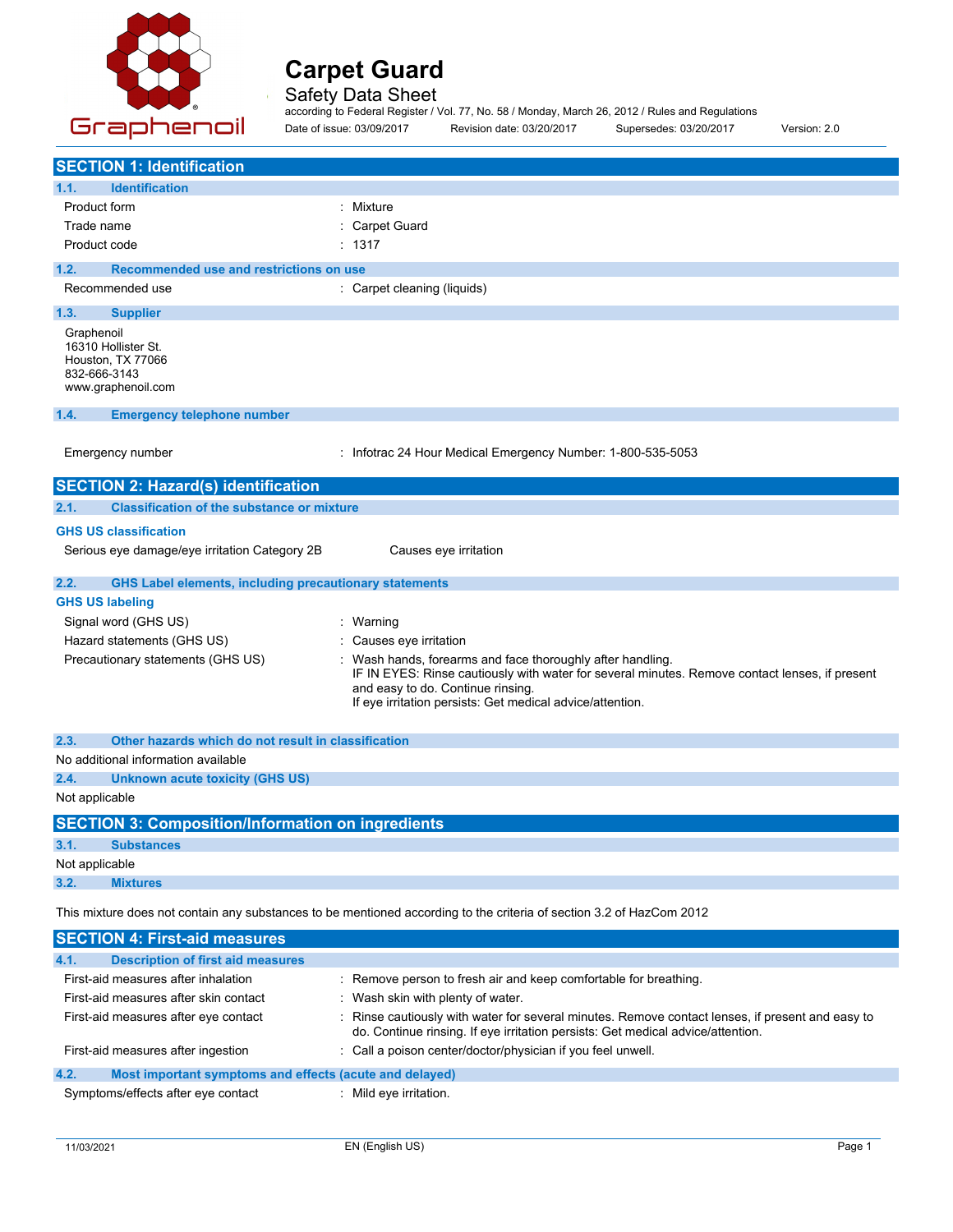# Safety Data Sheet

according to Federal Register / Vol. 77, No. 58 / Monday, March 26, 2012 / Rules and Regulations

|        | 4.3.<br>Immediate medical attention and special treatment, if necessary<br>Treat symptomatically. |                                                                                                                                                              |  |  |  |  |
|--------|---------------------------------------------------------------------------------------------------|--------------------------------------------------------------------------------------------------------------------------------------------------------------|--|--|--|--|
|        | <b>SECTION 5: Fire-fighting measures</b>                                                          |                                                                                                                                                              |  |  |  |  |
| 5.1.   | Suitable (and unsuitable) extinguishing media                                                     |                                                                                                                                                              |  |  |  |  |
|        | Suitable extinguishing media                                                                      | : Water spray. Dry powder. Foam. Carbon dioxide.                                                                                                             |  |  |  |  |
| 5.2.   | Specific hazards arising from the chemical                                                        |                                                                                                                                                              |  |  |  |  |
| fire   | Hazardous decomposition products in case of                                                       | : Toxic fumes may be released.                                                                                                                               |  |  |  |  |
| 5.3.   | Special protective equipment and precautions for fire-fighters                                    |                                                                                                                                                              |  |  |  |  |
|        | Protection during firefighting                                                                    | Do not attempt to take action without suitable protective equipment. Self-contained breathing<br>apparatus. Complete protective clothing.                    |  |  |  |  |
|        | <b>SECTION 6: Accidental release measures</b>                                                     |                                                                                                                                                              |  |  |  |  |
| 6.1.   | Personal precautions, protective equipment and emergency procedures                               |                                                                                                                                                              |  |  |  |  |
| 6.1.1. | For non-emergency personnel<br>Emergency procedures                                               | : Ventilate spillage area. Avoid contact with skin and eyes.                                                                                                 |  |  |  |  |
| 6.1.2. | For emergency responders                                                                          |                                                                                                                                                              |  |  |  |  |
|        | Protective equipment                                                                              | Do not attempt to take action without suitable protective equipment. For further information<br>refer to section 8: "Exposure controls/personal protection". |  |  |  |  |
| 6.2.   | <b>Environmental precautions</b>                                                                  |                                                                                                                                                              |  |  |  |  |
|        | Avoid release to the environment.                                                                 |                                                                                                                                                              |  |  |  |  |
| 6.3.   | Methods and material for containment and cleaning up                                              |                                                                                                                                                              |  |  |  |  |
|        | Methods for cleaning up                                                                           | Take up liquid spill into absorbent material.                                                                                                                |  |  |  |  |
|        | Other information                                                                                 | Dispose of materials or solid residues at an authorized site.                                                                                                |  |  |  |  |
| 6.4.   | <b>Reference to other sections</b>                                                                |                                                                                                                                                              |  |  |  |  |
|        | For further information refer to section 13.                                                      |                                                                                                                                                              |  |  |  |  |
|        | <b>SECTION 7: Handling and storage</b>                                                            |                                                                                                                                                              |  |  |  |  |
| 7.1.   | <b>Precautions for safe handling</b>                                                              |                                                                                                                                                              |  |  |  |  |
|        | Precautions for safe handling                                                                     | : Ensure good ventilation of the work station. Avoid contact with skin and eyes. Wear personal<br>protective equipment.                                      |  |  |  |  |
|        | Hygiene measures                                                                                  | Do not eat, drink or smoke when using this product. Always wash hands after handling the<br>product.                                                         |  |  |  |  |
| 7.2.   | Conditions for safe storage, including any incompatibilities                                      |                                                                                                                                                              |  |  |  |  |
|        | Storage conditions                                                                                | : Store in a well-ventilated place. Keep cool.                                                                                                               |  |  |  |  |
|        | <b>SECTION 8: Exposure controls/personal protection</b>                                           |                                                                                                                                                              |  |  |  |  |
| 8.1.   | <b>Control parameters</b>                                                                         |                                                                                                                                                              |  |  |  |  |
|        | <b>Carpet Guard</b>                                                                               |                                                                                                                                                              |  |  |  |  |
|        | No additional information available                                                               |                                                                                                                                                              |  |  |  |  |
| 8.2.   | <b>Appropriate engineering controls</b>                                                           |                                                                                                                                                              |  |  |  |  |
|        | Appropriate engineering controls                                                                  | : Ensure good ventilation of the work station.                                                                                                               |  |  |  |  |
|        | Environmental exposure controls                                                                   | : Avoid release to the environment.                                                                                                                          |  |  |  |  |
| 8.3.   | Individual protection measures/Personal protective equipment                                      |                                                                                                                                                              |  |  |  |  |
|        | Hand protection:                                                                                  |                                                                                                                                                              |  |  |  |  |
|        |                                                                                                   |                                                                                                                                                              |  |  |  |  |
|        | Protective gloves                                                                                 |                                                                                                                                                              |  |  |  |  |
|        | Eye protection:                                                                                   |                                                                                                                                                              |  |  |  |  |
|        | Safety glasses                                                                                    |                                                                                                                                                              |  |  |  |  |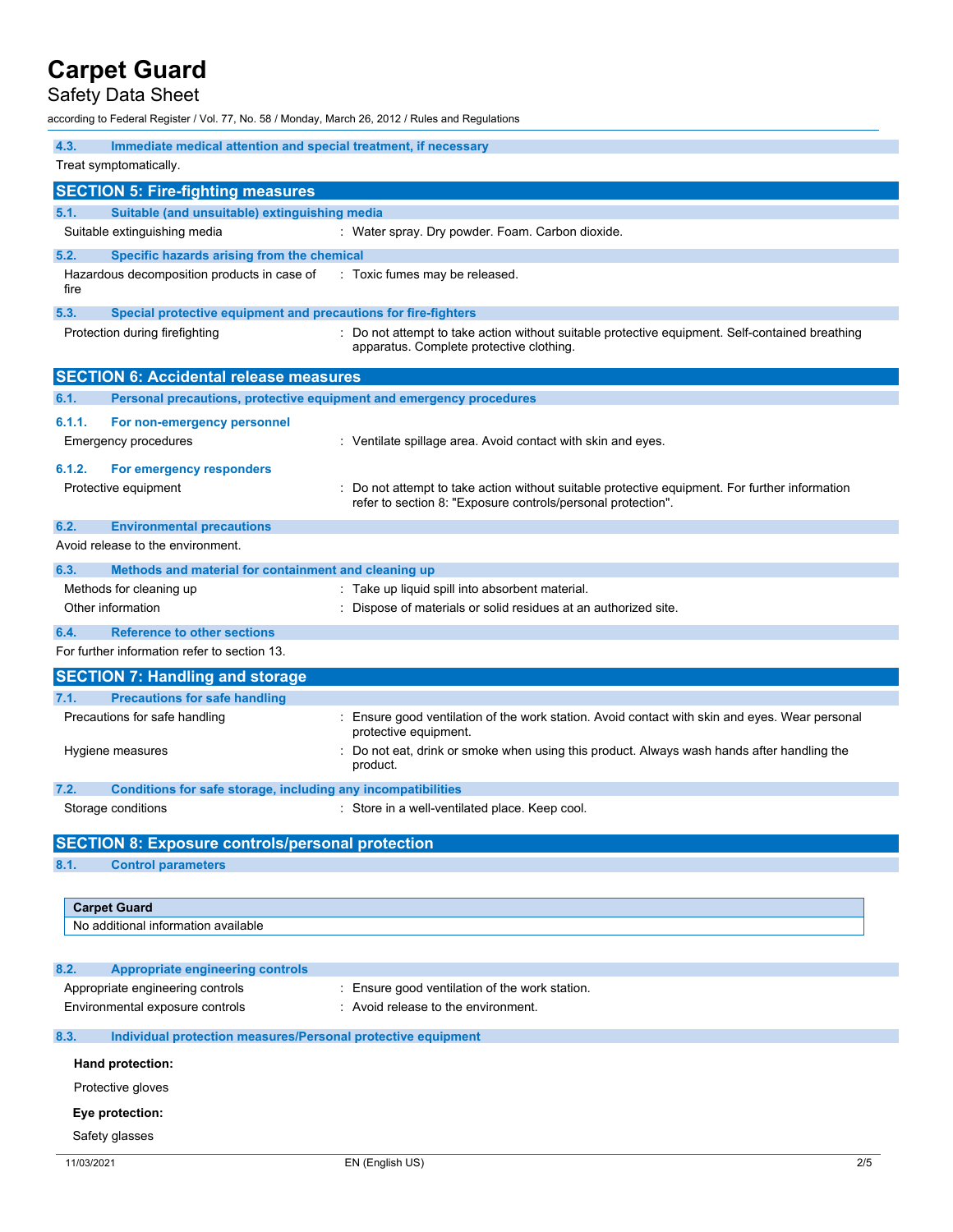# Safety Data Sheet

according to Federal Register / Vol. 77, No. 58 / Monday, March 26, 2012 / Rules and Regulations

## **Skin and body protection:**

Wear suitable protective clothing

### **Respiratory protection:**

In case of insufficient ventilation, wear suitable respiratory equipment

### **Personal protective equipment symbol(s):**



| <b>SECTION 9: Physical and chemical properties</b>            |                     |  |  |  |
|---------------------------------------------------------------|---------------------|--|--|--|
| 9.1.<br>Information on basic physical and chemical properties |                     |  |  |  |
| Physical state                                                | : Liquid            |  |  |  |
| Appearance                                                    | Liquid.             |  |  |  |
| Color                                                         | : clear             |  |  |  |
| Odor                                                          | odorless            |  |  |  |
| Odor threshold                                                | : No data available |  |  |  |
| pH                                                            | : 8                 |  |  |  |
| pH solution                                                   | : $7 - 8$           |  |  |  |
| Melting point                                                 | Not applicable      |  |  |  |
| Freezing point                                                | No data available   |  |  |  |
| Boiling point                                                 | No data available   |  |  |  |
| Flash point                                                   | No data available   |  |  |  |
| Relative evaporation rate (butyl acetate=1)                   | No data available   |  |  |  |
| Flammability (solid, gas)                                     | Not applicable.     |  |  |  |
| Vapor pressure                                                | No data available   |  |  |  |
| Relative vapor density at 20 °C                               | No data available   |  |  |  |
| Relative density                                              | No data available   |  |  |  |
| Specific gravity / density                                    | 1.02 $g/m^3$        |  |  |  |
| Solubility                                                    | No data available   |  |  |  |
| Partition coefficient n-octanol/water (Log Pow)               | No data available   |  |  |  |
| Auto-ignition temperature                                     | No data available   |  |  |  |
| Decomposition temperature                                     | No data available   |  |  |  |
| Viscosity, kinematic                                          | No data available   |  |  |  |
| Viscosity, dynamic                                            | No data available   |  |  |  |
| <b>Explosion limits</b>                                       | No data available   |  |  |  |
| <b>Explosive properties</b>                                   | No data available   |  |  |  |
| Oxidizing properties                                          | No data available   |  |  |  |

## **9.2. Other information**

No additional information available

| <b>SECTION 10: Stability and reactivity</b>                                        |                           |  |  |  |
|------------------------------------------------------------------------------------|---------------------------|--|--|--|
| 10.1.                                                                              | <b>Reactivity</b>         |  |  |  |
| The product is non-reactive under normal conditions of use, storage and transport. |                           |  |  |  |
| 10.2.                                                                              | <b>Chemical stability</b> |  |  |  |

Stable under normal conditions.

#### **10.3. Possibility of hazardous reactions**

No dangerous reactions known under normal conditions of use.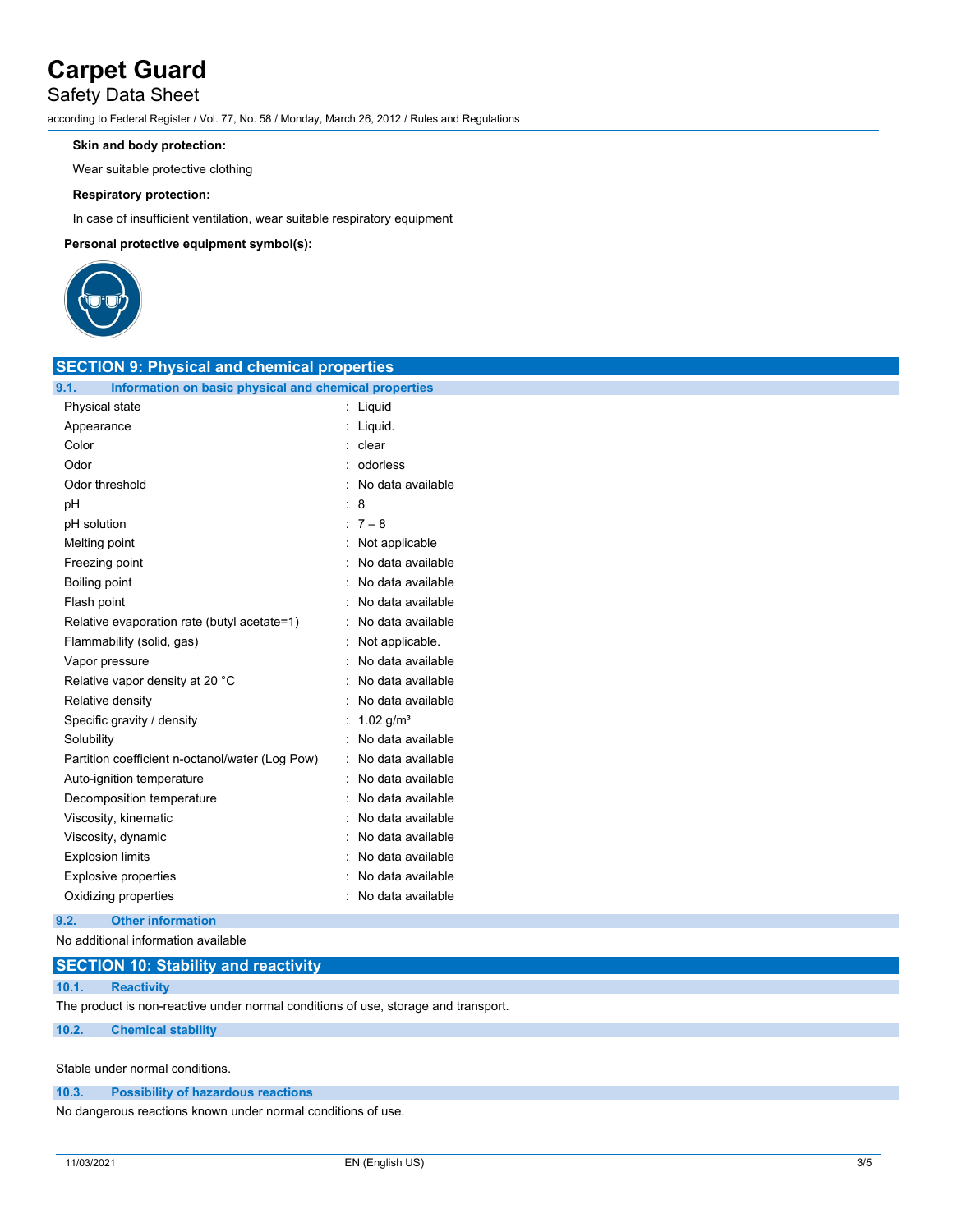# Safety Data Sheet

according to Federal Register / Vol. 77, No. 58 / Monday, March 26, 2012 / Rules and Regulations

# **10.4. Conditions to avoid**

None under recommended storage and handling conditions (see section 7).

## **10.5. Incompatible materials**

No additional information available

## **10.6. Hazardous decomposition products**

Under normal conditions of storage and use, hazardous decomposition products should not be produced.

| <b>SECTION 11: Toxicological information</b>          |                          |
|-------------------------------------------------------|--------------------------|
| 11.1.<br>Information on toxicological effects         |                          |
| Acute toxicity (oral)                                 | : Not classified         |
| Acute toxicity (dermal)                               | : Not classified         |
| Acute toxicity (inhalation)                           | : Not classified         |
| Skin corrosion/irritation                             | : Not classified         |
|                                                       | pH: 8                    |
| Serious eye damage/irritation                         | : Causes eye irritation. |
|                                                       | pH: 8                    |
| Respiratory or skin sensitization                     | : Not classified         |
| Germ cell mutagenicity                                | : Not classified         |
| Carcinogenicity                                       | : Not classified         |
| Reproductive toxicity                                 | : Not classified         |
| Specific target organ toxicity – single exposure      | : Not classified         |
| Specific target organ toxicity – repeated<br>exposure | : Not classified         |
| Aspiration hazard                                     | : Not classified         |
| Viscosity, kinematic                                  | : No data available      |
| Symptoms/effects after eye contact                    | : Mild eye irritation.   |

|       | <b>SECTION 12: Ecological information</b> |                                                                                                                           |
|-------|-------------------------------------------|---------------------------------------------------------------------------------------------------------------------------|
| 12.1. | <b>Toxicity</b>                           |                                                                                                                           |
|       | Ecology - general                         | : The product is not considered harmful to aguatic organisms or to cause long-term adverse<br>effects in the environment. |
| 12.2. | <b>Persistence and degradability</b>      |                                                                                                                           |
|       | No additional information available       |                                                                                                                           |
| 12.3. | <b>Bioaccumulative potential</b>          |                                                                                                                           |
|       | No additional information available       |                                                                                                                           |
| 12.4. | <b>Mobility in soil</b>                   |                                                                                                                           |
|       | No additional information available       |                                                                                                                           |

## **12.5. Other adverse effects**

No additional information available

| <b>SECTION 13: Disposal considerations</b>                          |                                                                                             |
|---------------------------------------------------------------------|---------------------------------------------------------------------------------------------|
| 13.1.<br><b>Disposal methods</b>                                    |                                                                                             |
| Waste treatment methods                                             | Dispose of contents/container in accordance with licensed collector's sorting instructions. |
| <b>SECTION 14: Transport information</b>                            |                                                                                             |
| <b>Department of Transportation (DOT)</b><br>In accordance with DOT |                                                                                             |

### Not applicable